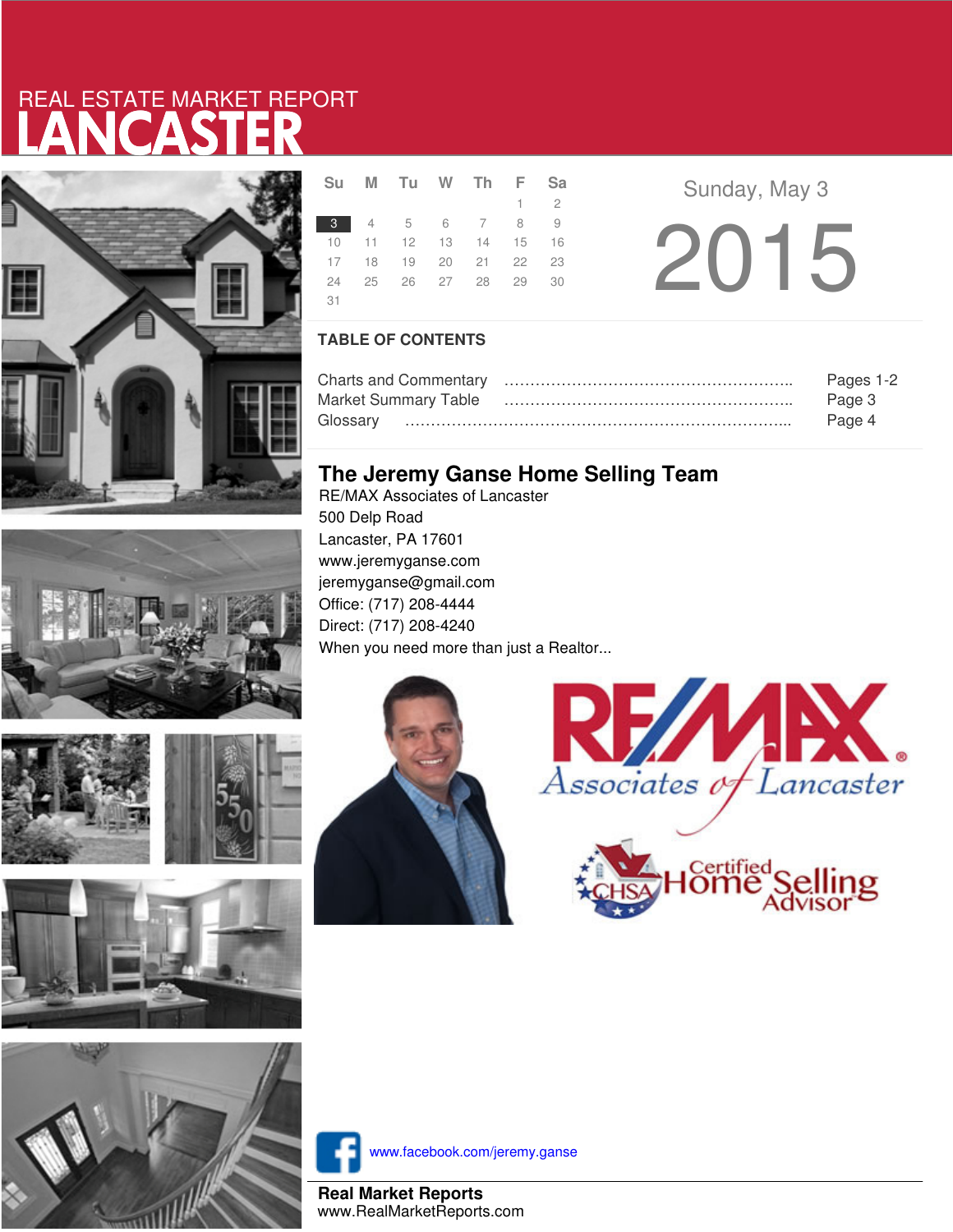

Sunday, May 3, 2015

## The Jeremy Ganse Home Selling Team

jeremyganse@gmail.com RE/MAX Associates of Lancaster Office: (717) 208-4444

at the real estate market. Currently there are 849 sales pending in the market overall, leaving 2300 listings still for sale. The resulting pending ratio is 27.0% (849 divided by 3,149). So you might be asking yourself, that's great... but what exactly does it mean? I'm glad you asked! *Let's take a look*

The pending ratio indicates the supply & demand of the market. Specifically, a high ratio means that listings are in demand and quickly going to contract. Alternatively, a low ratio means there are not enough qualified buyers for the existing supply.

**"Current inventory is described as mildly active."**

Taking a closer look, we notice that the \$150K - \$200K price range has a relatively large number of contracts pending sale.

We also notice that the \$150K - \$200K price range has a relatively large inventory of properties for sale at 416 listings. The average list price (or asking price) for all properties in this market is \$257,089.





A total of 2302 contracts have closed in the last 6 months with an average sold price of \$191,391. Breaking it down, we notice that the \$150K - \$200K price range contains the highest number of sold listings.

Alternatively, a total of 1674 listings have failed to sell in that same period of time. Listings may fail to sell for many reasons such as being priced too high, having been inadequately marketed, the property was in poor condition, or perhaps the owner had second thoughts about selling at this particular time. The \$150K - \$200K price range has the highest number of off-market listings at 320 properties.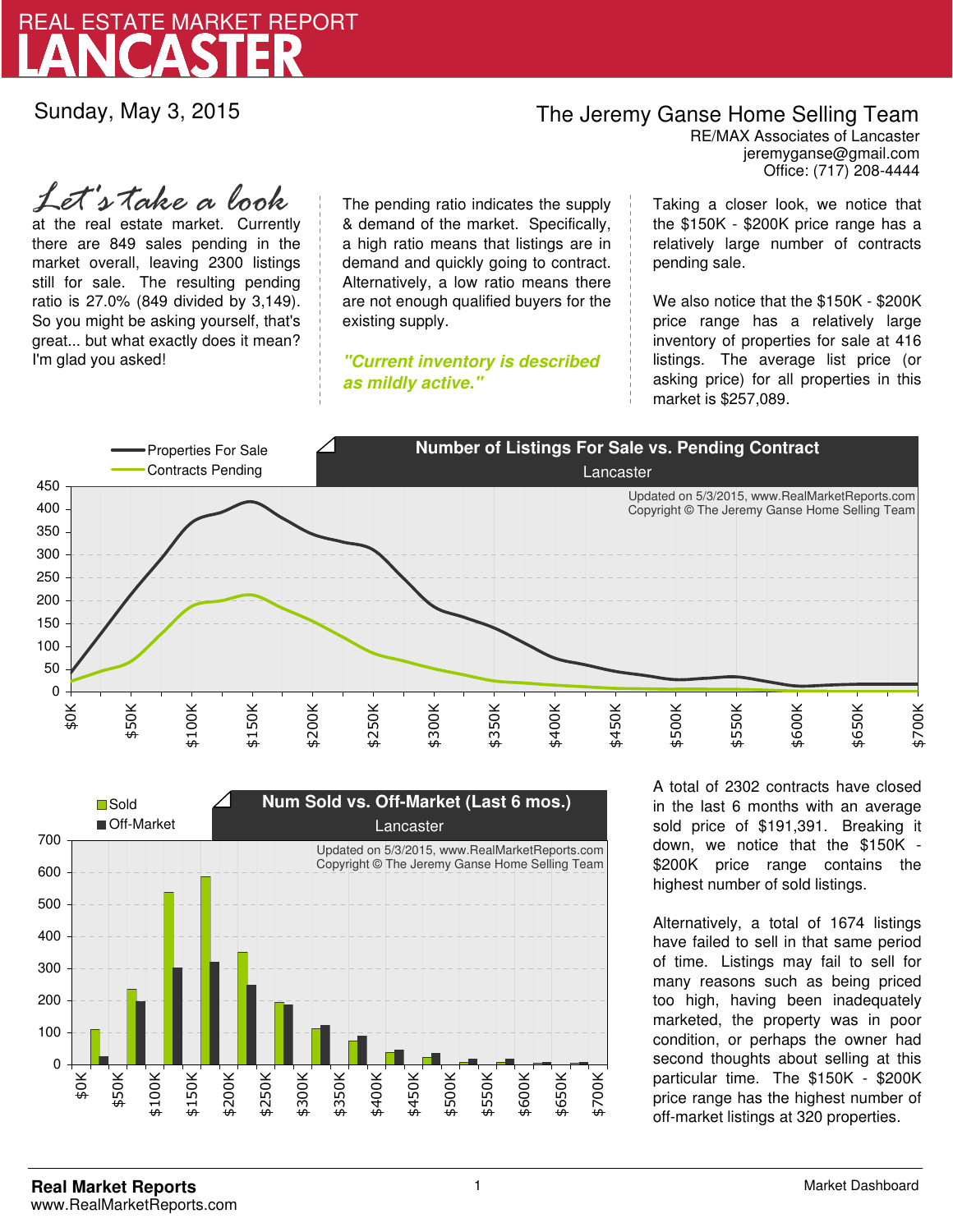# LANCASTER REAL ESTATE MARKET REPORT

Sunday, May 3, 2015

## The Jeremy Ganse Home Selling Team

jeremyganse@gmail.com RE/MAX Associates of Lancaster Office: (717) 208-4444

Looking at the chart to the right, you might be wondering why average days on market (DOM) is important. This is a useful measurement because it can help us to determine whether we are in a buyer's market (indicated by high DOM), or a seller's market (indicated by low DOM). Active listings (properties for sale) have been on the market for an average of 155 days.

Analysis of sold properties for the last six months reveals an average sold price of \$191,391 and 66 days on market. Notice that properties in the \$150K - \$200K price range have sold quickest over the last six months.

The recent history of sales can be seen in the two charts below. The average sold price for the last 30 days was \$188,584 with an average DOM of 65 days.

Since the recent DOM is less than the average DOM for the last 6 months, it is a positive indicator for demand. It is always important to realize that real estate markets can fluctuate due to many factors, including shifting interest rates, the economy, or seasonal changes.



### **"The average list-to-sales ratio for this area is 97.4%."**

Ratios are simple ways to express the difference between two values such as list price and sold price. In our case, we typically use the list-to-sale ratio to determine the percentage of the final list price that the buyer ultimately paid. It is a very common method to help buyers decide how much to offer on a property.

Analysis of the absorption rate indicates an inventory of 6.0 months based on the last 6 months of sales. This estimate is often used to determine how long it would take to sell off the current inventory of properties if all conditions remained the same. It is significant to mention that this estimate does not take into consideration any additional properties that will come onto the market in the future.



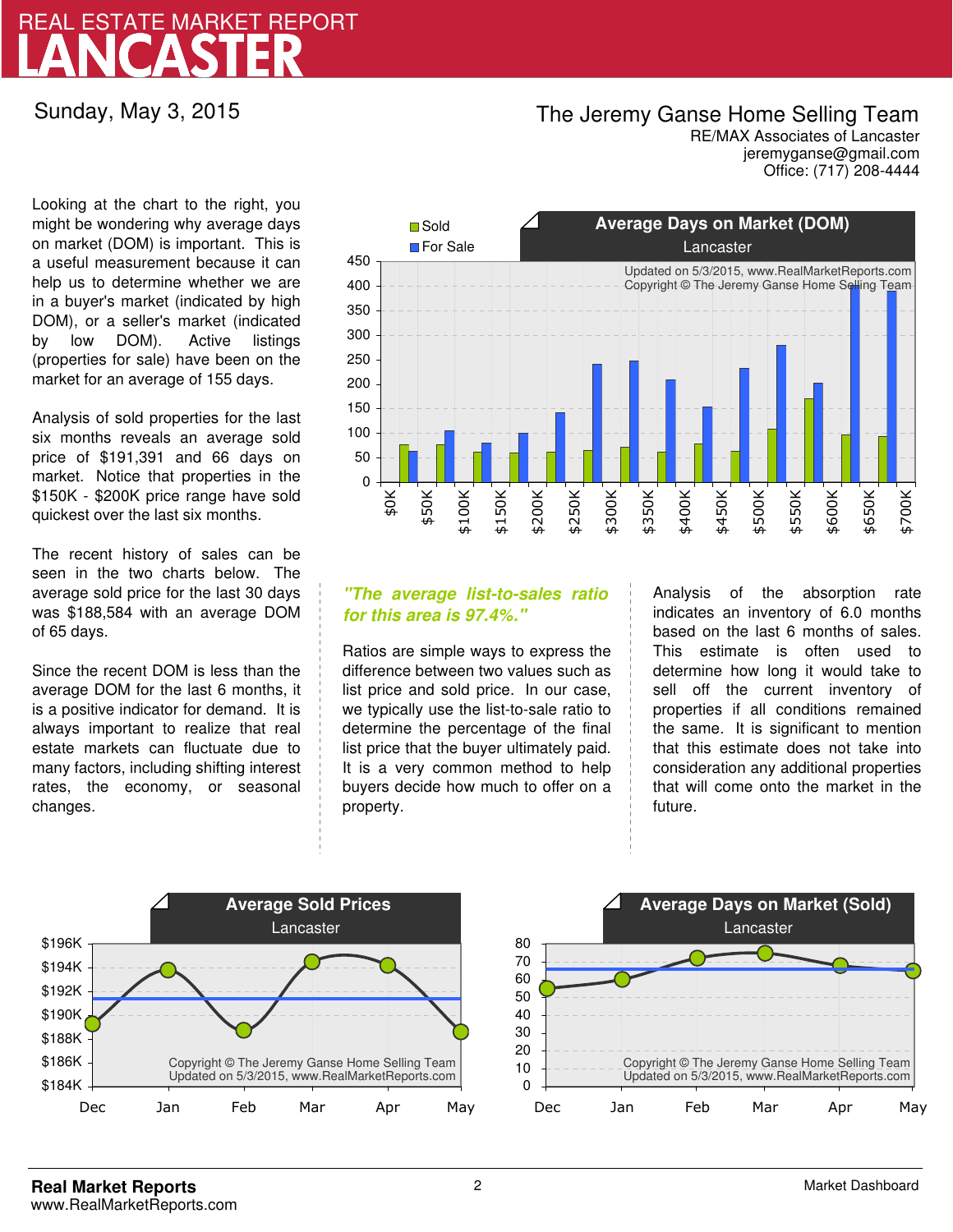# LANCASTER REAL ESTATE MARKET REPORT

Sunday, May 3, 2015

## The Jeremy Ganse Home Selling Team

jeremyganse@gmail.com RE/MAX Associates of Lancaster Office: (717) 208-4444

|                                    |                            | <b>Contracts Pending [2]</b> |                   |                          |                     | Off-Market in the Last 6 Months [3]<br><b>Absorption Rate</b> |                            |                            |                   |                               |                          |                          |  |                         |      |
|------------------------------------|----------------------------|------------------------------|-------------------|--------------------------|---------------------|---------------------------------------------------------------|----------------------------|----------------------------|-------------------|-------------------------------|--------------------------|--------------------------|--|-------------------------|------|
|                                    |                            | For Sale <sup>[1]</sup>      |                   |                          |                     | Sold in the Last 6 Months [4]                                 |                            |                            |                   |                               |                          |                          |  |                         |      |
| Min.                               | <b>Price Range</b><br>Max. | Total<br><b>Num</b>          | Avg<br><b>DOM</b> | Avg<br><b>List Price</b> | Total<br><b>Num</b> | Pending<br>Ratio                                              | <b>Total</b><br><b>Num</b> | <b>Total</b><br><b>Num</b> | Avg<br><b>DOM</b> | Avg Orig<br><b>List Price</b> | Avg<br><b>List Price</b> | Avg<br><b>Sold Price</b> |  | List to<br><b>Sales</b> | Mos. |
| \$0                                | \$49,999                   | 41                           | 64                | \$36,884                 | 23                  | 35.9%                                                         | 26                         | 110                        | 76                |                               | \$39,733                 | \$34,655                 |  | 87.2%                   | 2.2  |
| \$50,000                           | \$99,999                   | 213                          | 105               | \$80,165                 | 67                  | 23.9%                                                         | 197                        | 235                        | 76                |                               | \$84,168                 | \$78,498                 |  | 93.3%                   | 5.4  |
| \$100,000                          | \$149,999                  | 370                          | 81                | \$129,259                | 187                 | 33.6%                                                         | 304                        | 538                        | 62                |                               | \$132,206                | \$128,463                |  | 97.2%                   | 4.1  |
| \$150,000                          | \$199,999                  | 416                          | 100               | \$177,044                | 212                 | 33.8%                                                         | 320                        | 588                        | 61                |                               | \$177,578                | \$174,268                |  | 98.1%                   | 4.2  |
| \$200,000                          | \$249,999                  | 345                          | 143               | \$228,506                | 155                 | 31.0%                                                         | 249                        | 351                        | 63                |                               | \$229,493                | \$225,081                |  | 98.1%                   | 5.9  |
| \$250,000                          | \$299,999                  | 311                          | 241               | \$277,580                | 85                  | 21.5%                                                         | 187                        | 195                        | 65                |                               | \$279,180                | \$272,229                |  | 97.5%                   | 9.6  |
| \$300,000                          | \$349,999                  | 187                          | 249               | \$328,878                | 51                  | 21.4%                                                         | 124                        | 114                        | 73                |                               | \$330,804                | \$323,191                |  | 97.7%                   | 9.8  |
| \$350,000                          | \$399,999                  | 140                          | 209               | \$376,645                | 24                  | 14.6%                                                         | 90                         | 75                         | 63                |                               | \$377,916                | \$370,404                |  | 98.0%                   | 11.2 |
| \$400,000                          | \$449,999                  | 74                           | 154               | \$424,638                | 15                  | 16.9%                                                         | 46                         | 40                         | 79                |                               | \$428,390                | \$419,066                |  | 97.8%                   | 11.1 |
| \$450,000                          | \$499,999                  | 45                           | 233               | \$476,499                | 8                   | 15.1%                                                         | 36                         | 23                         | 64                |                               | \$481,558                | \$471,532                |  | 97.9%                   | 11.7 |
| \$500,000                          | \$549,999                  | 27                           | 279               | \$527,129                | 6                   | 18.2%                                                         | 19                         | $\overline{7}$             | 109               |                               | \$542,757                | \$522,436                |  | 96.3%                   | 23.1 |
| \$550,000                          | \$599,999                  | 33                           | 202               | \$579,749                | 6                   | 15.4%                                                         | 18                         | $\overline{7}$             | 170               |                               | \$594,186                | \$569,643                |  | 95.9%                   | 28.3 |
| \$600,000                          | \$649,999                  | 13                           | 402               | \$628,038                | $\overline{2}$      | 13.3%                                                         | $\overline{7}$             | $\overline{4}$             | 97                |                               | \$601,475                | \$610,500                |  | 101.5%                  | 19.5 |
| \$650,000                          | \$699,999                  | 17                           | 391               | \$683,782                | $\overline{2}$      | 10.5%                                                         | 8                          | 5                          | 94                |                               | \$702,860                | \$676,580                |  | 96.3%                   | 20.4 |
| \$700,000                          | $+$                        | 68                           | 185               | \$968,089                | $6\phantom{.}6$     | 8.1%                                                          | 43                         | 10                         | 86                |                               | \$959,678                | \$895,188                |  | 93.3%                   | 40.8 |
| <b>Market Summary &gt;&gt;&gt;</b> |                            | 2,300                        | 155               | \$257,089                | 849                 | 27.0%                                                         | 1,674                      | 2,302                      | 66                |                               | \$196,537                | \$191,391                |  | 97.4%                   | 6.0  |

Status = [1] A; [2] P; [3] E, L, W; [4] C

County = Lancaster

1

Property Type = Residential/Farm

Date Range = 11/02/2014 to 05/03/2015 Date Range = 11/02/2014 to 05/03/2015